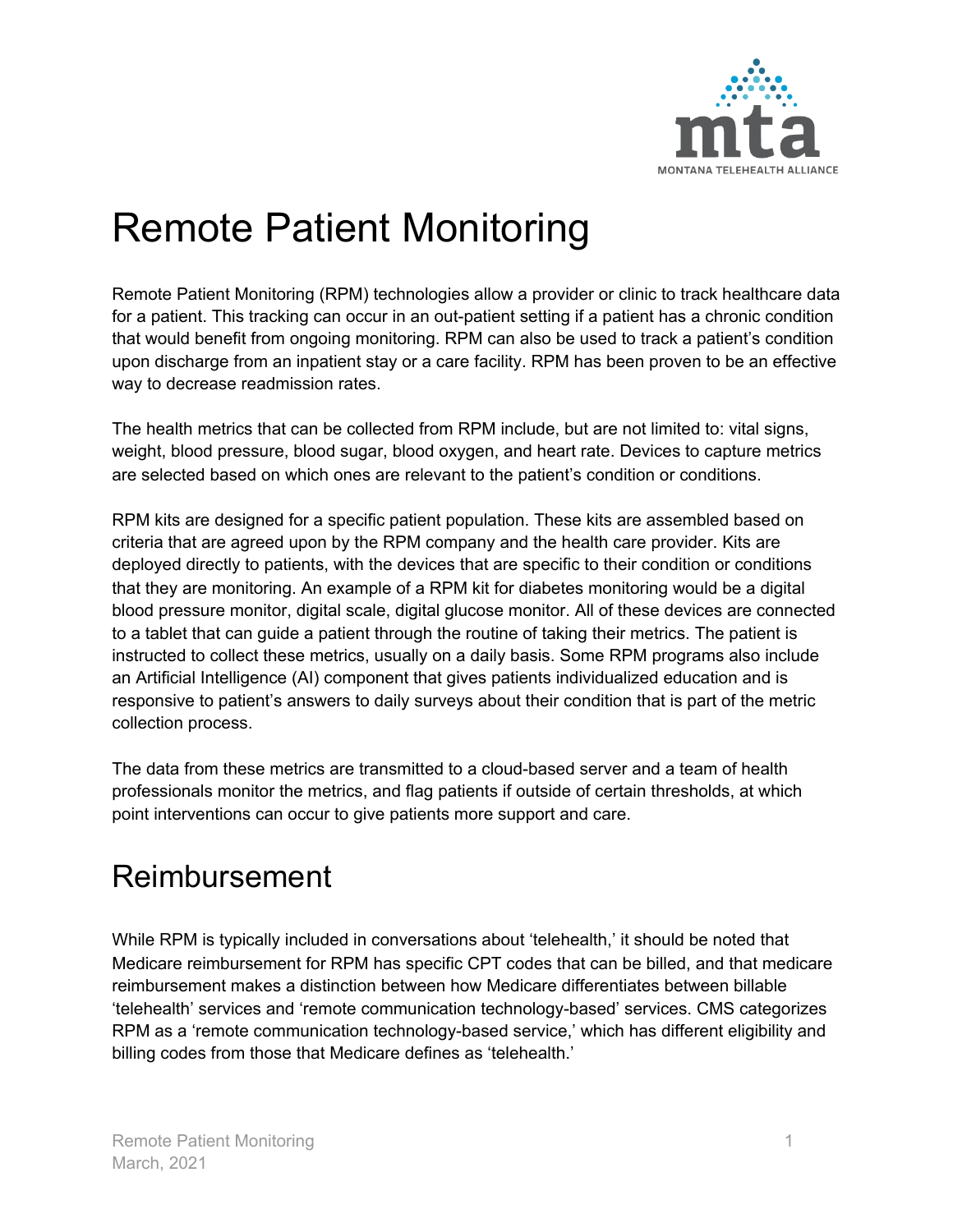

The Center for Connected Health Policy has a very helpful **[Billing](https://www.cchpca.org/sites/default/files/2020-01/Billing%20Guide%20for%20Telehealth%20Encounters_FINAL.pdf) Guide** which covers specifics of billing for RPM services.

Law firm Foley and Lardner's Telemedicine & Digital Health Industry Team have compiled thorough up-to-date [information](https://www.foley.com/en/insights/publications/2020/12/2021-remote-patient-monitoring-cms-final-rule) on Remote Patient Monitoring rules and regulations that have been published in the 2021 [Physician](https://www.cms.gov/Medicare/Medicare-Fee-for-Service-Payment/PhysicianFeeSched) Fee Schedule final rule.